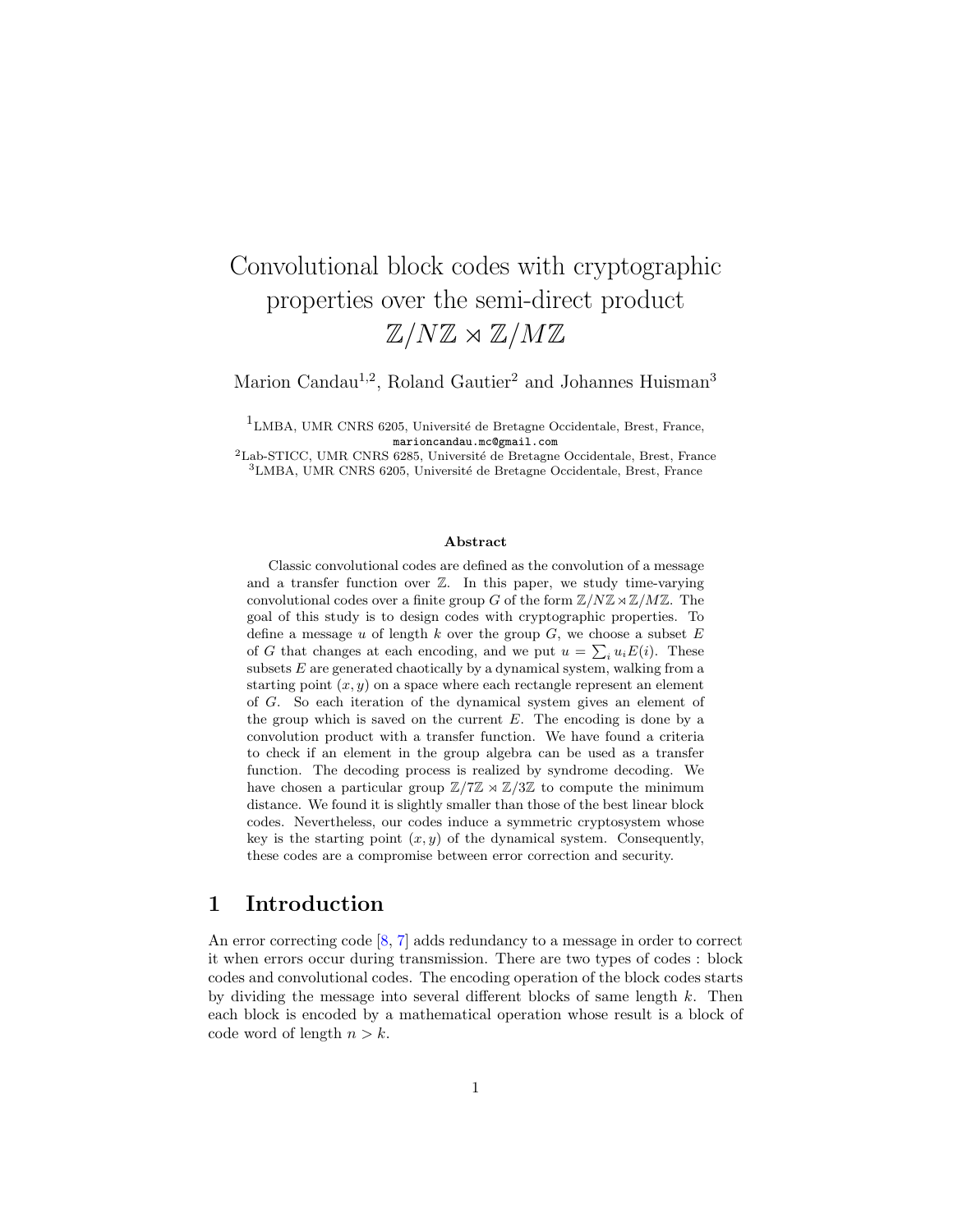The convolutional codes have been discovered by Elias [\[2\]](#page-12-2) in 1955. The operation of encoding is the convolution product of the whole message with a transfer function, both defined over the group of integers Z.

These two types of codes do not protect the message if it is intercepted by a third party. To protect the message, we use cryptography [\[5\]](#page-12-3) before error correcting codes. Without cryptography, in a non-cooperative context, code recognition [\[6\]](#page-12-4) is hard but possible.

In this paper, we study convolutional block codes over the non-commutative group  $\mathbb{Z}/N\mathbb{Z} \rtimes \mathbb{Z}/M\mathbb{Z}$  with a time-varying encoding, in order to design codes with cryptographic properties.

The principle of encoding is the following. The message  $U$  is divided into blocks u of length k. Each block u is mapped on a subset  $E = \{e_0, \ldots, e_{k-1}\}\$  of the finite group  $G$ . At each encoding, we use a subset  $E$  that is different from the previous. These subsets  $E$  are generated chaotically from the key of the encoding. These chaotic subsets are called encoding intervals. Consequently, each block u defines an element in the group algebra  $\mathbb{F}_2[G]$  by :

$$
u = \sum_{i=0}^{k-1} u_i e_i, \ e_i \in E
$$

The transfer function  $\tau$  defines an element in  $\mathbb{F}_2[G]$  too. The code word c is the result of the convolution product of u and  $\tau$  in  $\mathbb{F}_2[G]$ . The bits  $c_i \in \mathbb{F}_2$  are defined as :

$$
c = \sum_{i=0}^{n-1} c_i g_i, \ g_i \in G
$$

They constitute the code word that is sent on the channel. In the next section, we will show how to generate some chaotic subsets of length k.

# 2 Generation of some chaotic subsets of the group

We want to map a message u into the group  $\mathbb{Z}/N\mathbb{Z} \rtimes \mathbb{Z}/M\mathbb{Z}$  such that the message's support on the group is different at each encoding. Let  $\mathbb{Z}^2$  be the subset of  $\mathbb{R}^2$  of all points with integer coordinates and let  $\rho$  be the reduction function :

$$
\rho: \mathbb{Z}^2 \to \mathbb{Z}/N\mathbb{Z} \rtimes \mathbb{Z}/M\mathbb{Z}
$$
  

$$
(x, y) \mapsto (x \mod N, y \mod M)
$$

Given  $H = \{(Na, Mb), a, b \in \mathbb{Z}\},\$ we have  $\rho(x, y) = \rho(x', y')$  if and only if  $(x, y) - (x', y') \in H$ , then the set  $\mathbb{Z}/N\mathbb{Z} \rtimes \mathbb{Z}/M\mathbb{Z}$  is identified with the quotient  $\mathbb{Z}^2/H$ . Let us recall the definition of a fundamental domain.

**Definition 2.1.** Given a set E and a group acting on it, the images of a single point under the group action form an orbit of the action. A fundamental domain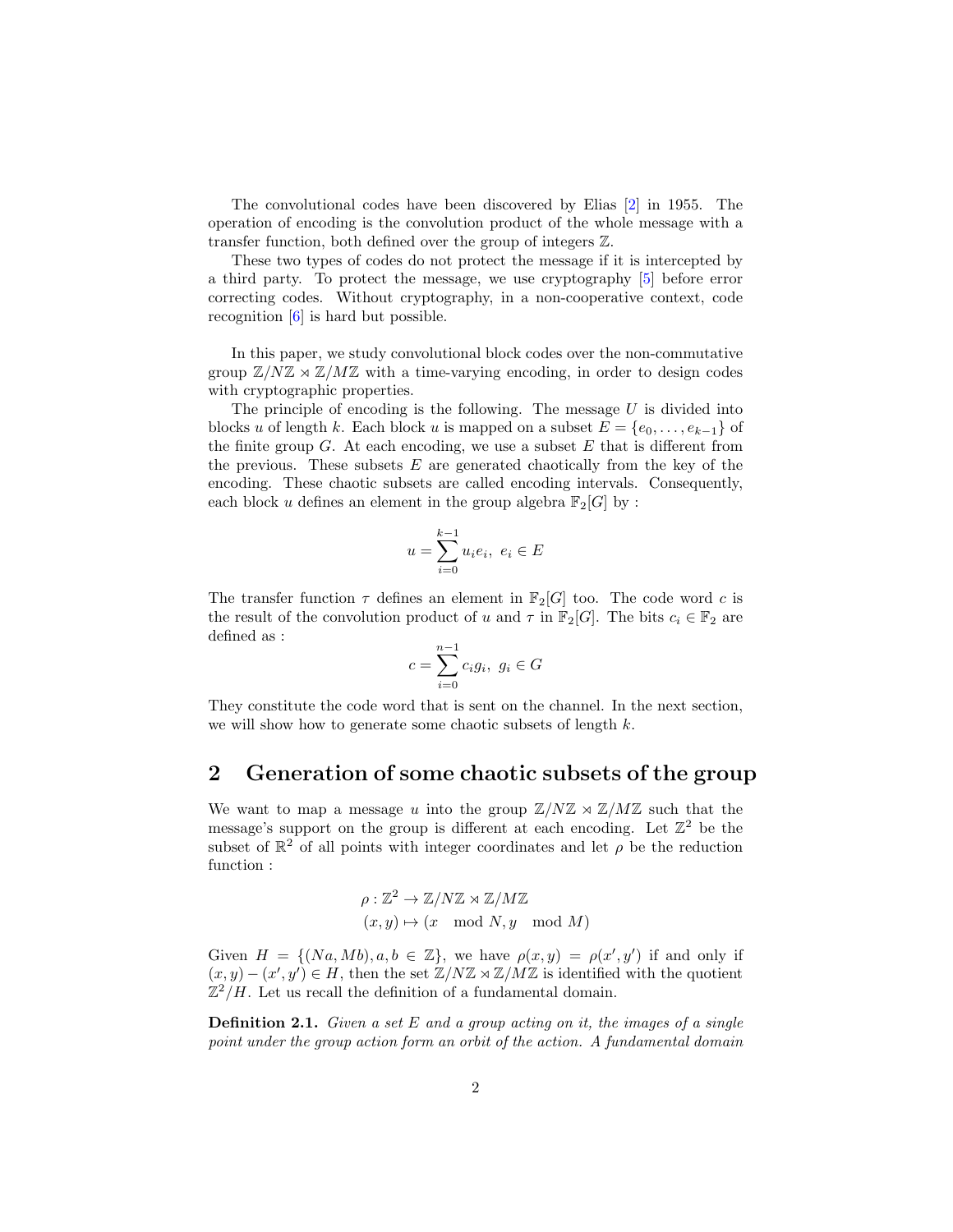is a subset of the space which contains exactly one point from each of these orbits. Otherwise, given a set  $E$  and a group  $G$  acting on it, we denote by  $g.x$  the image of the point  $x \in E$  under the action of the element  $g \in G$ . A subset F of E is called a fundamental domain for the group action if:

- $\bigcup_{g\in G} g(F)=E$
- $\forall g, g' \in G$  such that  $g \neq g', g(F) \cap g'(F) = \emptyset$

We compute a fundamental domain of  $H$  in the Euclidean plane. The action of H on the plane sends the point  $(x, y)$  to the point  $(Na + x, Mb + y)$ . The orbit of the point  $(0, 0)$  under the action of  $H$  is :

$$
H.(0,0) = \{(0,0), (N,0), (0,M), (N,M), \ldots\}
$$

We extend the action of H on  $\mathbb{Z}^2$  to  $\mathbb{R}^2$  and consequently, a fundamental domain of  $H$  is the rectangle

 $([0, N] \times [0, M]) \setminus ([(0, M), (N, M)] \cup [(N, 0), (N, M)])$ 

with the segments  $[(0, M), (N, M)]$  and  $[(N, 0), (N, M)]$  that are identified respectively to the segments  $[(0,0),(N,0)]$  and  $[(0,0),(0,M)]$ . This domain is represented on the figure [1.](#page-2-0) By gluing the identified sides pairwise, we obtain a torus [\[4\]](#page-12-5).



<span id="page-2-0"></span>Figure 1: Fundamental domain of H

We represent each element of the group  $\mathbb{Z}/N\mathbb{Z} \rtimes \mathbb{Z}/M\mathbb{Z}$  by corresponding each element  $(i, j)$  of the group with the little rectangle  $[(i, j), (i + 1, j), (i +$  $(1, j + 1), (i, j + 1)$  of the torus  $\mathbb{R}^2/H$ . This representation is used to generate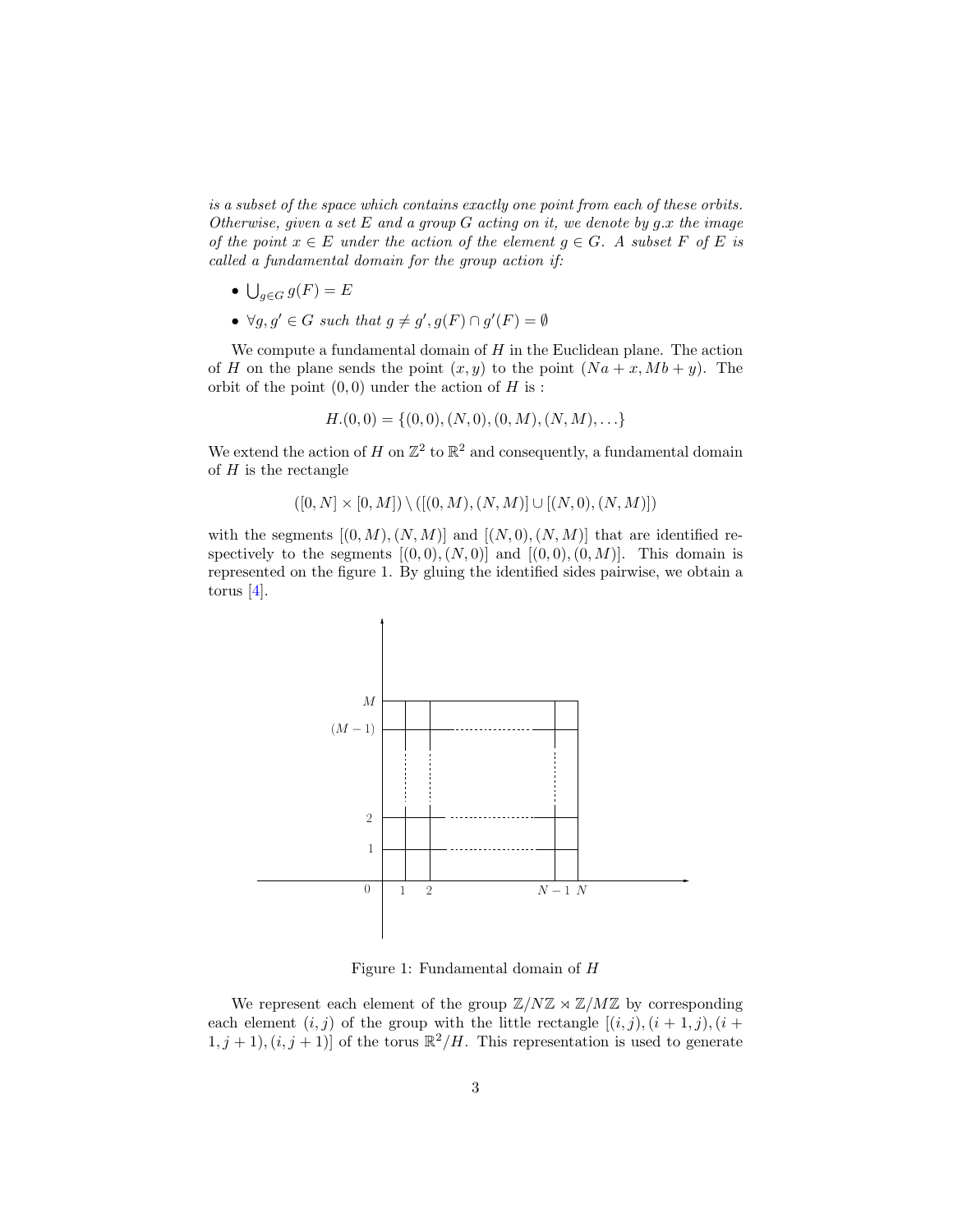sequences of elements of the group in a chaotic order.

To generate these sequences, we use the famous discrete dynamical system called Arnold's cat. This dynamical system is chaotic (Theorem 4.8 of [\[1\]](#page-12-6)) and usually described on the unit square, so we divide the abscissa by  $N$  and the ordinate by M to have a domain defined on the unit square.

Let be  $A = \begin{pmatrix} 1 & 1 \\ 1 & 2 \end{pmatrix}$ . This matrix is used to define the following automorphism  $\phi$  on the torus  $\mathbb{T}$ :

$$
\begin{array}{c}\phi:\mathbb{T}\rightarrow\mathbb{T} \\ \left(\begin{array}{c} x \\ y \end{array}\right)\mapsto A\left(\begin{array}{c} x \\ y \end{array}\right) \end{array}
$$

The iterations of this automorphism define a discrete dynamical system. To generate the encoding intervals, we use the algorithm [1.](#page-4-0)

We have then some chaotic subsets of the group  $\mathbb{Z}/N\mathbb{Z} \rtimes \mathbb{Z}/M\mathbb{Z}$  that we can used to map the message on the group.

# 3 Encoding

We first study the problem of transfer functions that should not be right zero divisors in  $\mathbb{F}_2[\mathbb{Z}/N\mathbb{Z} \rtimes \mathbb{Z}/M\mathbb{Z}].$ 

#### 3.1 Transfer function and injection

To define an error correcting code defined by convolution, each code word must be the result of one and only one message by convolution, otherwise we can not decode. So convoluting by the transfer function must be injective. To put it otherwise, the transfer function must not be a right zero divisor in the algebra  $\mathbb{F}_2[G]$ . Let us recall the definition of a right zero divisor.

**Definition 3.1.** Let a be a nonzero element of a ring A. We say that a is a right zero divisor in A if there exists  $b \neq 0 \in A$  such that  $ba = 0$ 

**Definition 3.2.** Let G a group and  $\tau \in \mathbb{F}_2[G]$ . The element  $\tau$  is a transfer function if  $\tau$  is not a right zero divisor.

Here we choose an odd N and an odd M so  $G = \mathbb{Z}/N\mathbb{Z} \rtimes \mathbb{Z}/M\mathbb{Z}$  has an odd cardinal which causes that

$$
PGCD(Card(\mathbb{Z}/N\mathbb{Z}\rtimes \mathbb{Z}/M\mathbb{Z}), car(\mathbb{F}_2)) = PGCD(NM, 2) = 1
$$

with  $car(K)$  the characteristic of the field K. Consequently, we can apply the Maschke theorem [\[9\]](#page-12-7), and define the Fourier transform  $\hat{f}$  of any function  $f \in \mathbb{F}_2[\mathbb{Z}/N\mathbb{Z} \rtimes \mathbb{Z}/M\mathbb{Z}].$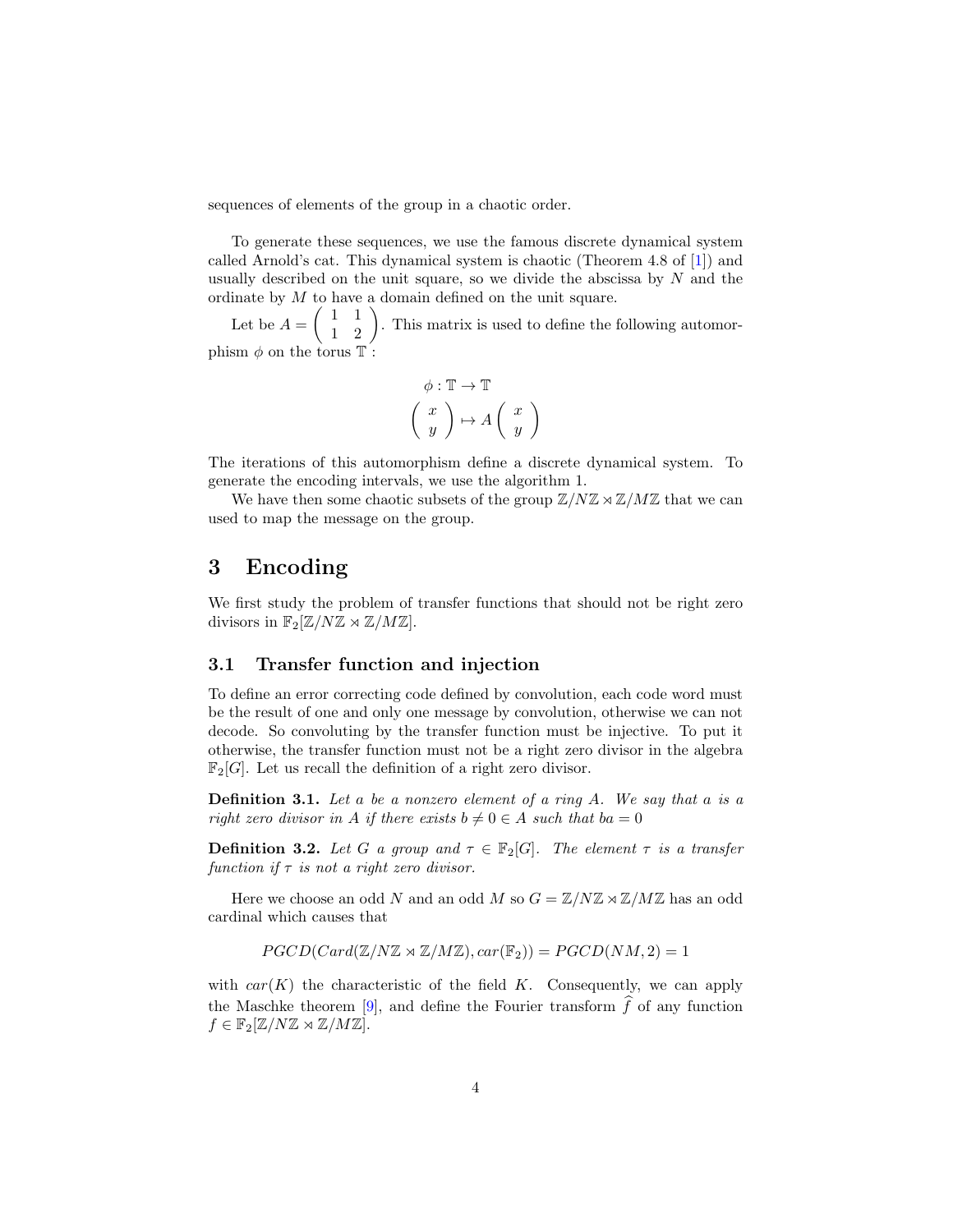**Algorithm 1** Generation of encoding intervals of length k on the group  $\mathbb{Z}/N\mathbb{Z}\times$ Z/MZ

```
Require: N, M, NbInterval the number of intervals, (x, y) the starting point,
  k the length of the encoding intervals
Ensure: TabInterval the table of intervals
  Build a domain associated with \mathbb{Z}/N\mathbb{Z} \times \mathbb{Z}/M\mathbb{Z}Initialize a vector InInterval of length N \times M.
  NumberElt = 1while length(Tablinterval) < Nblinterval do
     \sqrt{ }x
       y= A \left( \begin{array}{c} x \\ y \end{array} \right)\hat{y}\setminusif x > 1 then
       x = x - floor(x)end if
    if y > 1 then
       y = y - floor(y)end if
     ft = square(x, y) the number of the square where is (x, y).
    if InInterval (ft) == 0 then
       In Interval(f_t) = NumberEltNumberElt + +if NumberElt == k + 1 then
         Initialize a vector Interval of length k.
         for j = 1 to N \times M do
            if InInterval(j) \neq 0 then
               Interval(InInterval(j)) = jend if
         end for
         Add Interval to the table TabInterval
         NumberElt = 1Reset InInterval to a vector of length N \times M.
       end if
    end if
  end while
  return TabInterval
```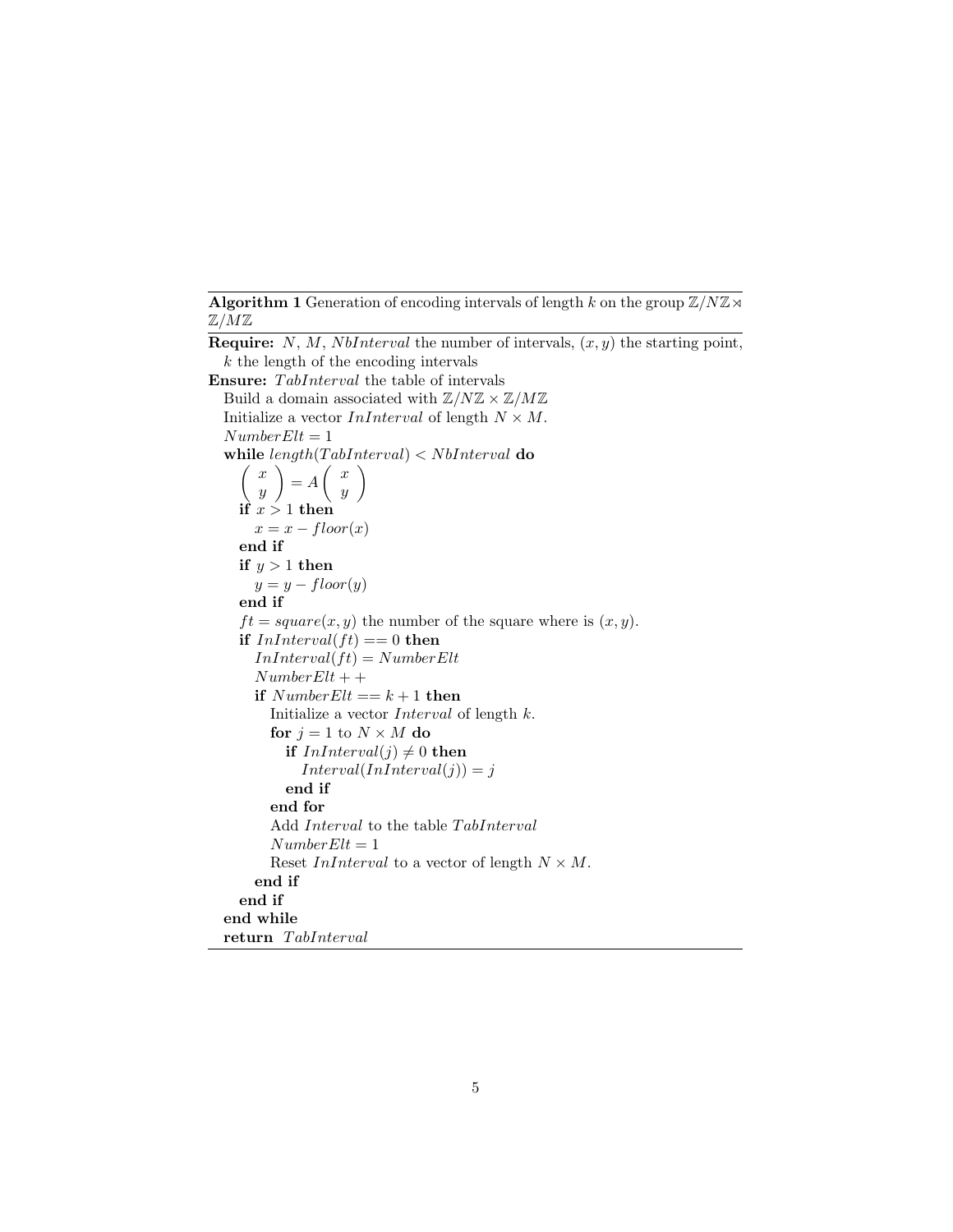Let  $f, \tau$  be in  $\mathbb{F}_2[\mathbb{Z}/N\mathbb{Z} \rtimes \mathbb{Z}/M\mathbb{Z}]$ , we have the following property :

$$
\widehat{f * \tau} = \widehat{f}.\widehat{\tau}
$$

This property is used to show the following theorem.

<span id="page-5-1"></span>**Theorem 1.** Let  $f, \tau$  be in  $\mathbb{F}_2[\mathbb{Z}/N\mathbb{Z} \rtimes \mathbb{Z}/M\mathbb{Z}]$ . Let  $R_i$  be the i<sup>th</sup> linear irreducible representation of  $\mathbb{Z}/N\mathbb{Z} \rtimes \mathbb{Z}/M\mathbb{Z}$  in  $\overline{\mathbb{F}_2}$  (the algebraic closure of  $\mathbb{F}_2$ ). If, for all i,  $\hat{\tau}(R_i)$  is invertible then the application  $f \mapsto f * \tau$  is injective.

*Proof.* Let  $\tau$  be in  $\mathbb{F}_2[\mathbb{Z}/N\mathbb{Z} \rtimes \mathbb{Z}/M\mathbb{Z}]$ .

$$
\forall i, \ \hat{\tau}(R_i) \text{ is invertible} \Rightarrow \forall f \in \mathbb{F}_2^{\mathbb{Z}/7\mathbb{Z} \times \mathbb{Z}/3\mathbb{Z}} \setminus \{0\}, \ \hat{f}\hat{\tau} \neq 0
$$

$$
\Rightarrow \forall f \in \mathbb{F}_2^{\mathbb{Z}/7\mathbb{Z} \times \mathbb{Z}/3\mathbb{Z}} \setminus \{0\}, \ \hat{f} \ast \tau \neq 0
$$

$$
\Rightarrow \forall f \in \mathbb{F}_2^{\mathbb{Z}/7\mathbb{Z} \times \mathbb{Z}/3\mathbb{Z}} \setminus \{0\}, \ f \ast \tau \neq 0
$$

$$
\Rightarrow f \mapsto f \ast \tau \text{ is injective}
$$

So we have a criteria to determine whether a function  $\tau \in \mathbb{F}_2[\mathbb{Z}/N\mathbb{Z} \rtimes \mathbb{Z}/M\mathbb{Z}]$ can be used as a transfer function of a convolutional code.

Remark 3.1. There is another criteria based on the computation of the determinant of the matrix associated to the linear endomorphism induced by the multiplication-by-τ operation on  $\mathbb{F}_2[G]$ . This criteria tests if  $\tau$  is invertible in  $\mathbb{F}_2[G]$  by using the Cayley-Hamilton theorem. However, the criteria based on Fourier transform is faster to compute, so we prefer to use it.

#### 3.2 Example of encoding over  $\mathbb{Z}/7\mathbb{Z} \rtimes \mathbb{Z}/3\mathbb{Z}$

We study encoding over the group  $\mathbb{Z}/7\mathbb{Z}\rtimes\mathbb{Z}/3\mathbb{Z}$  because it is the smallest group of the form  $\mathbb{Z}/N\mathbb{Z} \rtimes \mathbb{Z}/M\mathbb{Z}$  with non-commutative law. Its group law<sup>[1](#page-5-0)</sup> is:

 $\forall (a, b), (c, d) \in \mathbb{Z}/7\mathbb{Z} \rtimes \mathbb{Z}/3\mathbb{Z}, (a, b) \cdot (c, d) = (a + 2^b c \mod 7, b + d \mod 3)$ 

To each element  $(i, j) \in \mathbb{Z}/7\mathbb{Z} \rtimes \mathbb{Z}/3\mathbb{Z}$ , we associate a number such that  $(i, j) \mapsto$  $Mi + j = 3i + j$ . So we have the following correspondence between numbers and elements :

| (0,0)  |        | $(1,0)$ $(2,0)$ $(3,0)$ $(4,0)$ |                 |          | (5,0) (6,0) |        |
|--------|--------|---------------------------------|-----------------|----------|-------------|--------|
| 90     | 93     | 96                              | 99              | $g_{12}$ | 915         | 918    |
| (0,1)  | (1,1)  |                                 | $(2,1)$ $(3,1)$ | (4,1)    | (5,1)       | (6,1)  |
| 91     | 94     | $q_7$                           | 910             | $g_{13}$ | 916         | 919    |
| (0, 2) | (1, 2) | (2,2)                           | (3, 2)          | (4, 2)   | (5, 2)      | (6, 2) |
|        |        |                                 |                 |          |             |        |

<span id="page-5-0"></span><sup>&</sup>lt;sup>1</sup>It is an additive law therefore it would be logical to note it +, but as the + sign is used to represent the elements of the group algebra, we prefer to use · to note the group law.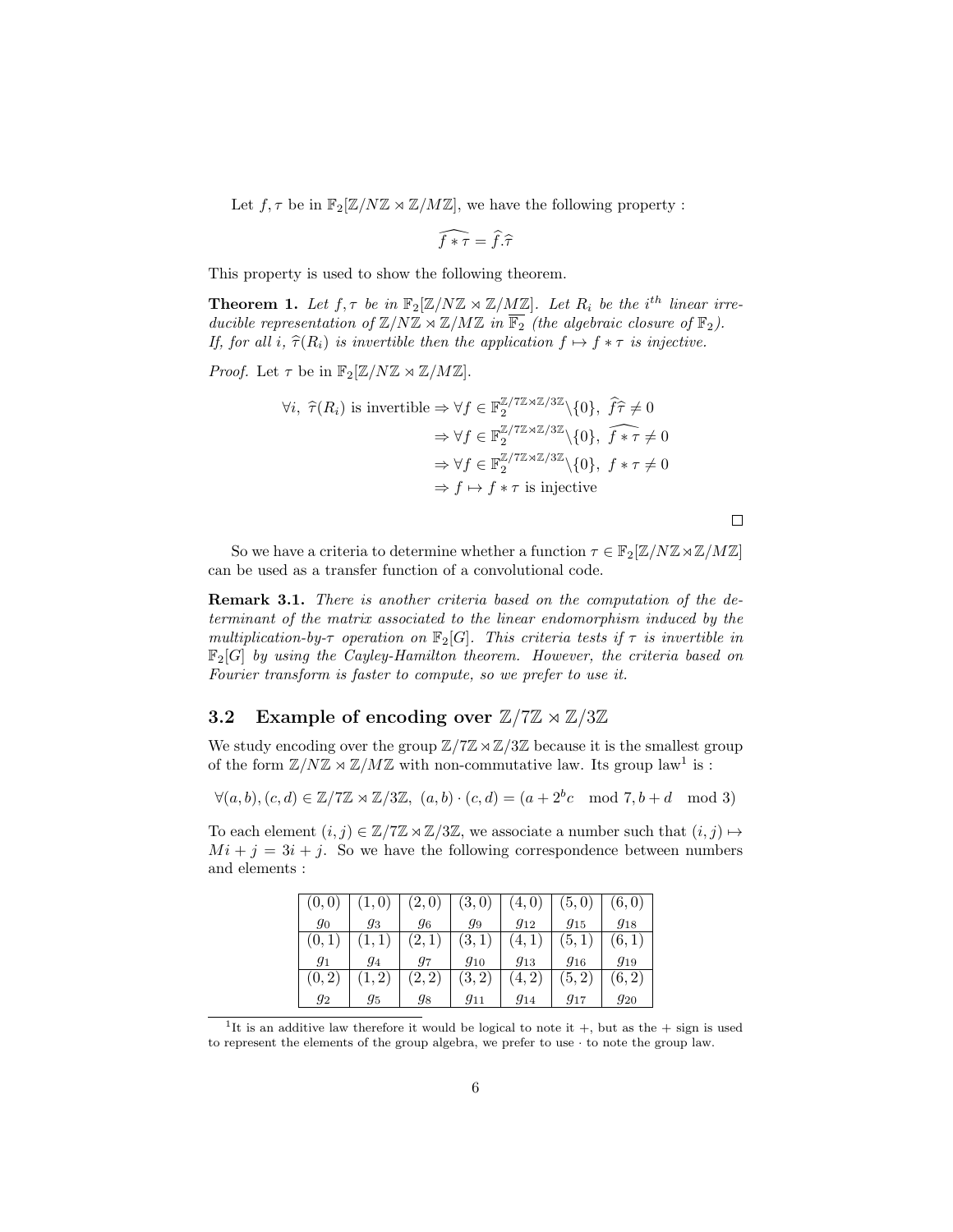#### $u = [1, 0, 1, 0, 0, 0, 1, 1, 0, 1, 1, 1, 0, 1]$

be a message. Its length is  $k = 14$ . Let  $(x, y) = \left(\frac{\sqrt{2}}{2}, \frac{16\sqrt{2}}{113}\right)$  be an irrational point of the domain of  $\mathbb{Z}/7\mathbb{Z} \rtimes \mathbb{Z}/3\mathbb{Z}$ . We generate the encoding interval of length k from  $(x, y)$  with the dynamical system. The starting point  $(x, y)$  has the property that  $\frac{4}{7} < x < \frac{5}{7}$  and  $0 < y < \frac{1}{3}$ . Consequently, the first element of E is  $(4,0)$  i.e.  $g_{12}$ . The first iteration of the dynamical system gives the second point  $(x, y) = \left(\frac{145\sqrt{2}}{226}, \frac{177\sqrt{2}}{226} - 1\right)$ . We have  $\frac{6}{7} < x < 1$  and  $0 < y < \frac{1}{3}$ , so the second element of E is  $(6, 0)$ , i.e.  $g_{18}$ . After some iterations, we obtain :

$$
E = [(4, 0), (6, 0), (0, 0), (2, 1), (0, 2), (5, 1), (1, 2), (6, 2), (4, 1), (0, 1),(3, 2), (2, 0), (5, 0), (5, 2)]
$$
  
= [g<sub>12</sub>, g<sub>18</sub>, g<sub>0</sub>, g<sub>7</sub>, g<sub>2</sub>, g<sub>16</sub>, g<sub>5</sub>, g<sub>20</sub>, g<sub>13</sub>, g<sub>1</sub>, g<sub>11</sub>, g<sub>6</sub>, g<sub>15</sub>, g<sub>17</sub>]

The message on the group is then :

$$
u = \sum_{i} u_i E(i) = (4,0) + (0,0) + (1,2) + (6,2) + (0,1) + (3,2) + (2,0) + (5,2)
$$

Let  $\tau$  be a transfer function such that :

$$
\tau = [0, 0, 0, 0, 0, 0, 0, 0, 1, 0, 1, 1, 1, 0, 1, 1, 1, 0, 0, 0, 0]
$$
  
= 
$$
\sum_{i=0}^{n-1} \tau_i g_i = g_8 + g_{10} + g_{11} + g_{12} + g_{14} + g_{15} + g_{16}
$$
  
= 
$$
(2, 2) + (3, 1) + (3, 2) + (4, 0) + (4, 2) + (5, 0) + (5, 1)
$$

Consequently, the convolution product between u and  $\tau$  is :

$$
u * \tau = ((4, 0) + (0, 0) + (1, 2) + (6, 2) + (0, 1) + (3, 2) + (2, 0) + (5, 2))
$$
  
\n
$$
\times ((2, 2) + (3, 1) + (3, 2) + (4, 0) + (4, 2) + (5, 0) + (5, 1))
$$
  
\n
$$
= (4, 0) \cdot (2, 2) + (4, 0) \cdot (3, 1) + (4, 0) \cdot (3, 2) + (4, 0) \cdot (4, 0) + (4, 0) \cdot (4, 2)
$$
  
\n
$$
+ (4, 0) \cdot (5, 0) + (4, 0) \cdot (5, 1) + ((0, 0) + (1, 2) + (6, 2) + (0, 1) + (3, 2)
$$
  
\n
$$
+ (2, 0) + (5, 2)) \cdot ((2, 2) + (3, 1) + (3, 2) + (4, 0) + (4, 2) + (5, 0) + (5, 1))
$$
  
\n
$$
= (4 + 2^0 \times 2 \mod 7, 0 + 2 \mod 3) + (4 + 2^0 \times 3 \mod 7, 0 + 1 \mod 3)
$$
  
\n
$$
+ (4 + 2^0 \times 3 \mod 7, 0 + 2 \mod 3) + (4, 0) \cdot (4, 0) + (4, 0) \cdot (4, 2)
$$
  
\n
$$
+ (4, 0) \cdot (5, 0) + (4, 0) \cdot (5, 1) + ((0, 0) + (1, 2) + (6, 2) + (0, 1) + (3, 2)
$$
  
\n
$$
+ (2, 0) + (5, 2)) \cdot ((2, 2) + (3, 1) + (3, 2) + (4, 0) + (4, 2) + (5, 0) + (5, 1))
$$
  
\n
$$
= (6, 2) + (0, 1) + (0, 2) + (4, 0) \cdot (4, 0) + (4, 0) \cdot (4, 2) + (4, 0) \cdot (5, 0)
$$
  
\n
$$
+ (4, 0) \cdot (5, 1) + ((0, 0) + (1,
$$

Let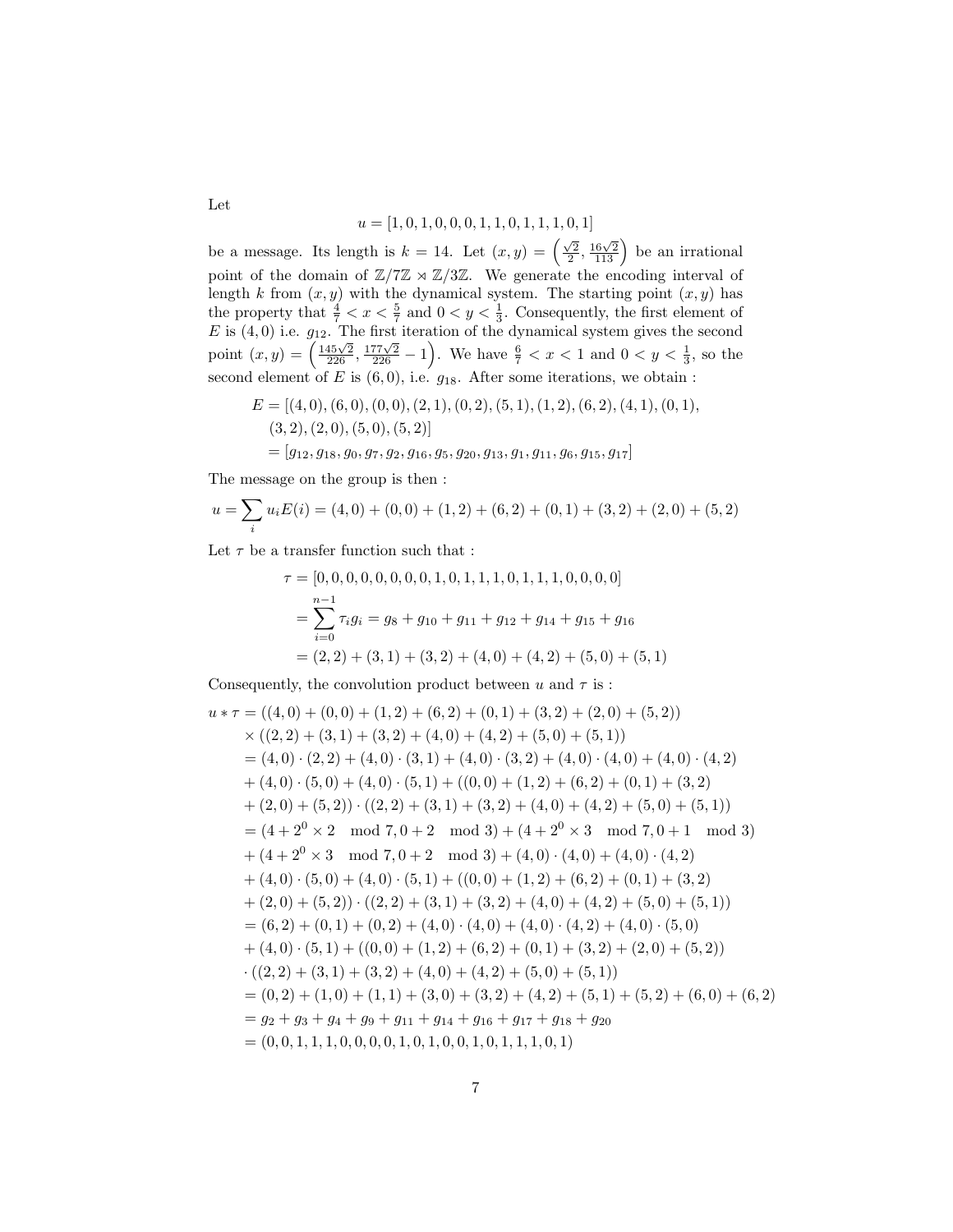So the code word is  $c = (0, 0, 1, 1, 1, 0, 0, 0, 0, 1, 0, 1, 0, 0, 1, 0, 1, 1, 1, 0, 1).$ 

# 4 Decoding

The convolution product is a linear operation because the convolution product of two functions in  $\mathbb{F}_2^G$  correspond to the product of two elements in the group algebra  $\mathbb{F}_2[G]$ . Consequently, the convolution product over a finite group G defines linear block codes. Syndrome decoding is usually used to decode linear codes. We will see the decoding of the previous example by syndrome decoding.

Suppose that the receiver receives the word

$$
r = (0, 0, 1, 1, 1, 1, 0, 0, 0, 1, 0, 1, 0, 0, 1, 0, 1, 1, 1, 0, 1)
$$

He knows the encoding interval  $E$  and the transfer function used in encoding. He can compute the generator matrix whose lines are the result of the convolution of  $e_i * \tau$ , where  $e_i$  is the function with a 1 on the bit  $e_i \in E$  and 0 otherwise. He can then compute the parity check matrix  $H$  from the systematic generator matrix. Here he has :

|               |                                                                                                                                                     |                   |                                     |  |  |  |  |  |  |  |  | $\begin{array}{cccccccccccccccc} 1 & 0 & 0 & 0 & 0 & 0 & 1 & 0 & 1 & 0 & 0 & 1 & 1 & 1 & 0 & 0 & 1 & 0 & 1 & 1 & 1 \\ 0 & 1 & 0 & 0 & 0 & 1 & 1 & 1 & 1 & 0 & 1 & 1 & 0 & 0 & 1 & 0 & 0 & 0 & 0 & 1 & 0 \\ \end{array}$ |  |
|---------------|-----------------------------------------------------------------------------------------------------------------------------------------------------|-------------------|-------------------------------------|--|--|--|--|--|--|--|--|-------------------------------------------------------------------------------------------------------------------------------------------------------------------------------------------------------------------------|--|
|               | $\begin{array}{ ccccccccccccccccccc }\hline 0 & 0 & 1 & 0 & 0 & 1 & 0 & 1 & 1 & 0 & 1 & 1 & 0 & 0 & 1 & 0 & 0 & 1 & 1 & 1 & 1 \\\hline \end{array}$ |                   |                                     |  |  |  |  |  |  |  |  |                                                                                                                                                                                                                         |  |
| $H = \square$ |                                                                                                                                                     |                   |                                     |  |  |  |  |  |  |  |  | $\begin{array}{cccccccccccccccc} 0 & 0 & 0 & 1 & 0 & 0 & 1 & 0 & 1 & 0 & 0 & 1 & 1 & 1 & 1 & 0 & 0 & 0 & 1 & 0 & 0 \\ 0 & 0 & 0 & 0 & 1 & 0 & 0 & 1 & 1 & 0 & 0 & 1 & 0 & 1 & 1 & 0 & 1 & 0 & 1 & 1 & 1 \end{array}$    |  |
|               |                                                                                                                                                     |                   |                                     |  |  |  |  |  |  |  |  |                                                                                                                                                                                                                         |  |
|               |                                                                                                                                                     | $0\quad 0\quad 0$ | 0 0 0 0 0 0 1 1 1 0 0 0 0 0 0 0 0 0 |  |  |  |  |  |  |  |  |                                                                                                                                                                                                                         |  |
|               |                                                                                                                                                     | $\sim 0$          |                                     |  |  |  |  |  |  |  |  |                                                                                                                                                                                                                         |  |

He performs  $r^t H$  and he obtains the vector  $(0, 1, 1, 0, 0, 0, 0)$  corresponding to the syndrome of an error on the 6th bit. The receiver corrects the value of the 6th bit and obtain  $c = (0, 0, 1, 1, 1, 0, 0, 0, 0, 1, 0, 1, 0, 0, 1, 0, 1, 1, 1, 0, 1)$ , which is the code word that has been sent. Then, in order to get the message that has been sent, the receiver performs the convolution product of c and  $\tau^{-1}$  ?:

$$
u = c * \tau^{-1}
$$

$$
= ((0,2) + (1,0) + (1,1) + (3,0) + (3,2) + (4,2) + (5,1) + (5,2) + (6,0) + (6,2))
$$
  
\n
$$
\cdot ((0,2) + (1,1) + (1,2) + (2,0) + (2,2) + (3,0) + (3,1)
$$
  
\n
$$
+ (3,2) + (4,1) + (5,1) + (6,1))
$$
  
\n
$$
= (0,0) + (0,1) + (1,2) + (2,0) + (3,2) + (4,0) + (5,2) + (6,2)
$$
  
\n
$$
= g_0 + g_1 + g_5 + g_6 + g_{11} + g_{12} + g_{17} + g_{20}
$$

Then, he identifies the bits  $u_i$  with the encoding interval  $E$ .

|  | $E = [g_{12}, g_{18}, g_0, g_7, g_2, g_{16}, g_5, g_{20}, g_{13}, g_1, g_{11}, g_6, g_{15}, g_{17}]$ |  |  |  |  |  |  |
|--|------------------------------------------------------------------------------------------------------|--|--|--|--|--|--|
|  | $u = [1, 0, 1, 0, 0, 0, 1, 1, 0, 1, 1, 1, 0, 1]$                                                     |  |  |  |  |  |  |

<span id="page-7-0"></span><sup>&</sup>lt;sup>2</sup>To compute  $\tau^{-1}$ , we compute the inverse Fourier transform of the vector composed by all the  $(\widehat{\tau}(R_i))^{-1}$ .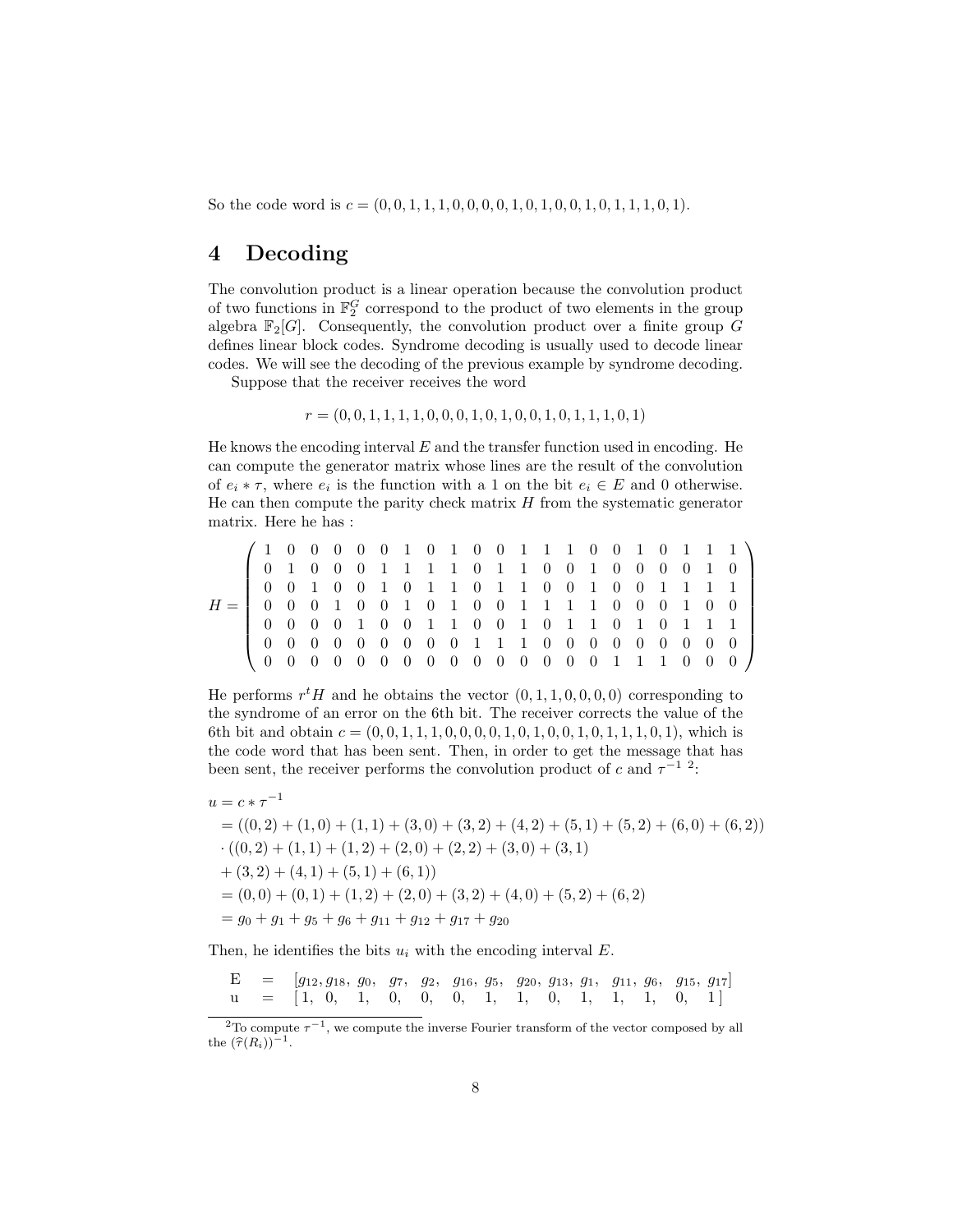### 5 Properties

#### 5.1 Encoding properties

We test the criteria of theorem [1](#page-5-1) to the  $2^{21} = 2{,}097{,}152$  functions of  $\mathbb{F}_2^G$  and 84, 672 functions pass the test (around 4%) and can be considered as transfer functions. Moreover, we have  $2^{21}$  encoding intervals so we can define  $84,672\times2^{21}$ codes over  $\mathbb{Z}/7\mathbb{Z} \rtimes \mathbb{Z}/3\mathbb{Z}$ . We want to compute the minimum distance of all these codes but their number is too large. However, we can reduce their number thanks to the following theorems.

**Theorem 2.** Let  $f, \tau \in \mathbb{F}_2^G$ ,  $g \in G$  and let w be the weight function, i.e.  $\forall f \in \mathbb{F}_2^G$ ,  $w(f) = Card (\lbrace x \in G \mid f(x) \neq 0 \rbrace)$ . We use the natural left action of G on itself. Then :

$$
w(f * \tau) = w(f * (g.\tau))
$$

Proof. Firstly, we have :

$$
w(g.f) = Card (\{x \in G \mid (g.f)(x) \neq 0\})
$$
  
= Card (\{x \in G \mid f(x.g) \neq 0\})

The action on the group is only a permutation of the elements so

 $w(q,f) = w(f)$ 

We have then  $w(f * \tau) = w(g.(f * \tau))$ . Secondly, we have :

$$
(g.(f * \tau))(x) = (f * \tau)(x.g)
$$

$$
= \sum_{t \in G} f(t)\tau(t^{-1}xg)
$$

$$
= \sum_{t \in G} f(t)(g.\tau)(t^{-1}x)
$$

$$
= (f * (g.\tau))(x)
$$

Finally, we have  $w(f * \tau) = w(g.(f * \tau)) = w(f * (g.\tau)).$ 

Similarly, we can proof the following theorem.

**Theorem 3.** Let  $f, \tau \in \mathbb{F}_2^G$ ,  $g \in G$  and let w be the weight function, i.e.  $\forall f \in \mathbb{F}_2^G$ ,  $w(f) = Card (\lbrace x \in G \mid f(x) \neq 0 \rbrace)$ . We use the natural right action of G on itself.

 $\Box$ 

$$
w(f * \tau) = w((f.g) * \tau)
$$

We can reduce the number of codes to be tested by taking only the representatives of the orbits under the left action of  $G$  on the sets  $E$  and the representatives of orbits under the left action of G on the transfer function  $\tau$ . So we have now 4, 032 functions  $\tau$  and 99, 950 sets E, then  $4,032 \times 99,950 = 402,998,400$ codes to be tested. We have computed the maximum minimum distance for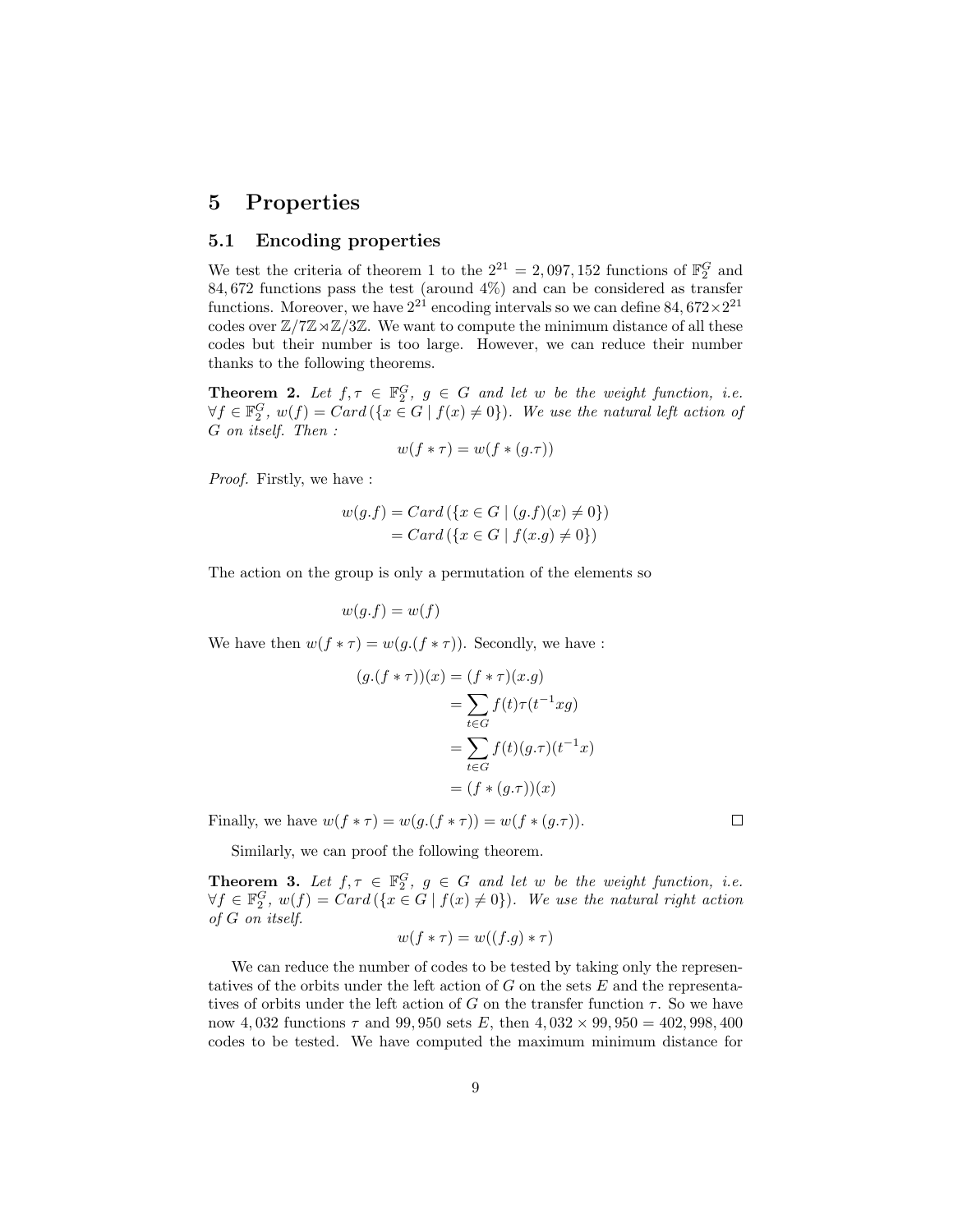<span id="page-9-0"></span>

| $\boldsymbol{k}$ | $d_{min}$ linear block codes | $d_{min}$ codes over $\mathbb{Z}/7\mathbb{Z} \rtimes \mathbb{Z}/3\mathbb{Z}$ |
|------------------|------------------------------|------------------------------------------------------------------------------|
| $\mathbf{2}$     | 14                           | 13                                                                           |
| $\overline{3}$   | $\overline{12}$              | 11                                                                           |
| $\overline{4}$   | 10                           | 10                                                                           |
| $\bf 5$          | 10                           | 9                                                                            |
| $\;6\;$          | 8                            | 8                                                                            |
| 7                | 8                            | 7                                                                            |
| $8\,$            | 8                            | 7                                                                            |
| $\boldsymbol{9}$ | 8                            | 6                                                                            |
| 10               | $\overline{7}$               | $\overline{5}$                                                               |
| 11               | $\overline{6}$               | $\overline{5}$                                                               |
| 12               | 5                            | 4                                                                            |
| 13               | 4                            | $\overline{4}$                                                               |
| 14               | 4                            | $\overline{4}$                                                               |
| 15               | $\overline{4}$               | 3                                                                            |
| 16               | $\boldsymbol{3}$             | 3                                                                            |
| 17               | $\overline{2}$               | $\overline{2}$                                                               |
| 18               | $\overline{2}$               | $\overline{2}$                                                               |
| 19               | $\overline{2}$               | $\overline{2}$                                                               |
| 20               | $\overline{2}$               | 1                                                                            |

Table 1: Comparison of minimum distances of the known linear block codes with those of the convolutional codes over  $\mathbb{Z}/7\mathbb{Z} \rtimes \mathbb{Z}/3\mathbb{Z}$ 

each length  $k$ , that we have compared with the minimum distance of the best linear block codes that we find in [\[3\]](#page-12-8). The results are in table [1.](#page-9-0) We have also computed the number of sets  $E$  which achieve a distance  $d$  in table [2.](#page-10-0)

From these tables, we can see that the maximum minimum distance of codes over  $\mathbb{Z}/7\mathbb{Z} \rtimes \mathbb{Z}/3\mathbb{Z}$  is smaller for certain k, than the minimum distance of linear block codes and, is identical for the lengths  $k$  equals to  $4, 6, 13, 14, 16, 17, 18, 19$ . Then, we can see that all the sets  $E$  don't achieve this maximum minimum distance. To encode, these subsets  $E$  will be generated chaotically, so we will not able to choose "good" sets. Only the choice of the transfer function will be important to have a large minimum distance. Consequently, we have computed, for each transfer function, the average distance for all the sets  $E$  of length  $k$ . We obtain some average-optimal transfer functions for each k. The table [3](#page-11-0) presents which average distances these transfer functions achieve.

It can be seen that the optimal average distance is smaller than the minimum distance of the linear block codes. Nevertheless, we have in addition, some cryptographic properties we present in the following.

#### 5.2 Cryptographic properties

The protocol of exchange a message with these codes will be the following.

Alice and Bob agree on a secret key, i.e. a point  $(x, y)$  on the unit square.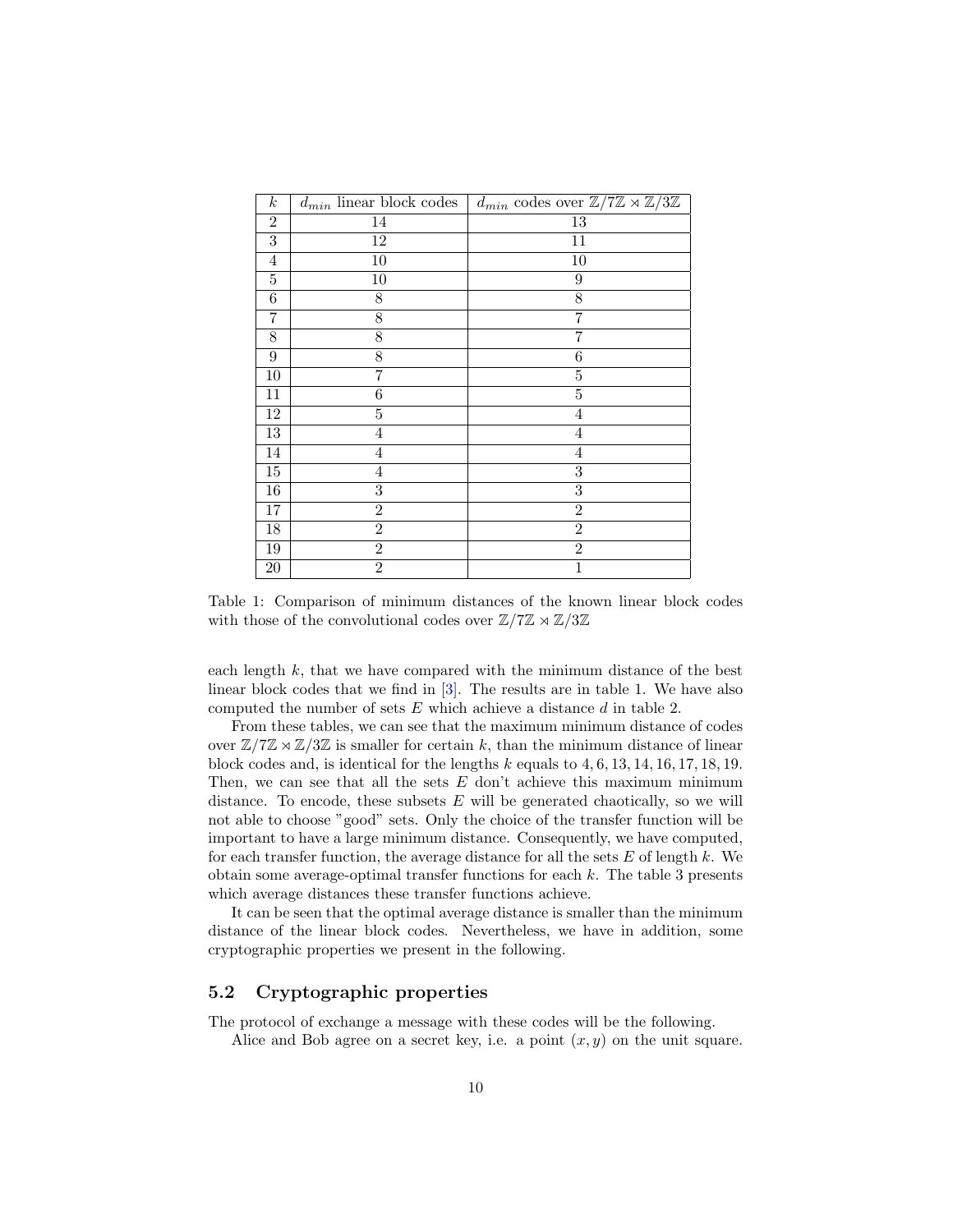<span id="page-10-0"></span>

| $\boldsymbol{k}$ | number of $E$ achieving a certain distance                 |
|------------------|------------------------------------------------------------|
| $\overline{2}$   | $10 E \rightarrow d = 13$                                  |
| $\overline{3}$   | 68 $E \rightarrow d = 11$                                  |
| $\overline{4}$   | 217 $E \rightarrow d = 10$ and 68 $E \rightarrow d = 9$    |
| 5                | 863 $E \rightarrow d = 9$ and 106 $E \rightarrow d = 8$    |
| 6                | 2596 $E \rightarrow d = 8$ and $2 E \rightarrow d = 7$     |
| 7                | 5535 $E \rightarrow d = 7$ and $3 E \rightarrow d = 6$     |
| 8                | 106 $E \rightarrow d = 7$ and 9584 $E \rightarrow d = 6$   |
| 9                | 12261 $E \rightarrow d = 6$ and 1759 $E \rightarrow d = 5$ |
| 10               | $16796 E \to d = 5$                                        |
| 11               | 6204 $E \rightarrow d = 5$ and 10592 $E \rightarrow d = 4$ |
| 12               | $14020 E \rightarrow d = 4$                                |
| 13               | 9097 $E \rightarrow d = 4$ and 593 $E \rightarrow d = 3$   |
| 14               | 27 $E \rightarrow d = 4$ and 5511 $E \rightarrow d = 3$    |
| 15               | 2598 $E \rightarrow d = 3$                                 |
| 16               | 710 $E \rightarrow d = 3$ and 259 $E \rightarrow d = 2$    |
| 17               | 285 $E \rightarrow d = 2$                                  |
| 18               | 68 $E \rightarrow d=2$                                     |
| 19               | $10 E \rightarrow d = 2$                                   |
| 20               | $1 E \rightarrow d = 1$                                    |

Table 2: Number of E achieving a certain distance over  $\mathbb{Z}/7\mathbb{Z} \rtimes \mathbb{Z}/3\mathbb{Z}$ 

They also agree on the other parameters of the codes  $N, M, k$  and the transfer function  $\tau$ .

Alice computes encoding intervals  $E$  as much as necessary to map all the blocks of k bits that make up her message, with the point  $(x, y)$  and the discrete dynamical system. She computes all the  $u = \sum_i u_i E(i)$  messages on the chosen group. She encodes her messages by convoluting them on the group with the function  $\tau$ . She deduces the bits of the code words to send to Bob. Then, she sends all her code words to Bob.

Bob receives the word  $r$ , the code word that Alice has sent, with errors dues to perturbations on the channel. He computes, like Alice, encoding intervals E as much as necessary. He deduces the parity check matrix of each code. He uses syndrome decoding to correct errors and finds the code words  $c$  sent by Alice. He computes  $c \times \tau^{-1}$  for each code word and finds the message u on the group. Finally, he uses the encoding intervals to find the bits  $u_i$  of the message.

Imagine now that a third party, Eve, listens to the communication and intercepts the bit stream. Each code word is the result of the convolution of a message and a transfer function on  $G = \mathbb{Z}/N\mathbb{Z} \rtimes \mathbb{Z}/M\mathbb{Z}$ , with each message mapping on a different subset  $E$  of  $G$ . Each code word have some dependent bits but the dependence relations are different for each received word. So, if she uses the rank criteria [\[6\]](#page-12-4), she sees that all the matrices have full rank, and she can not deduce the parameters of the code with this method.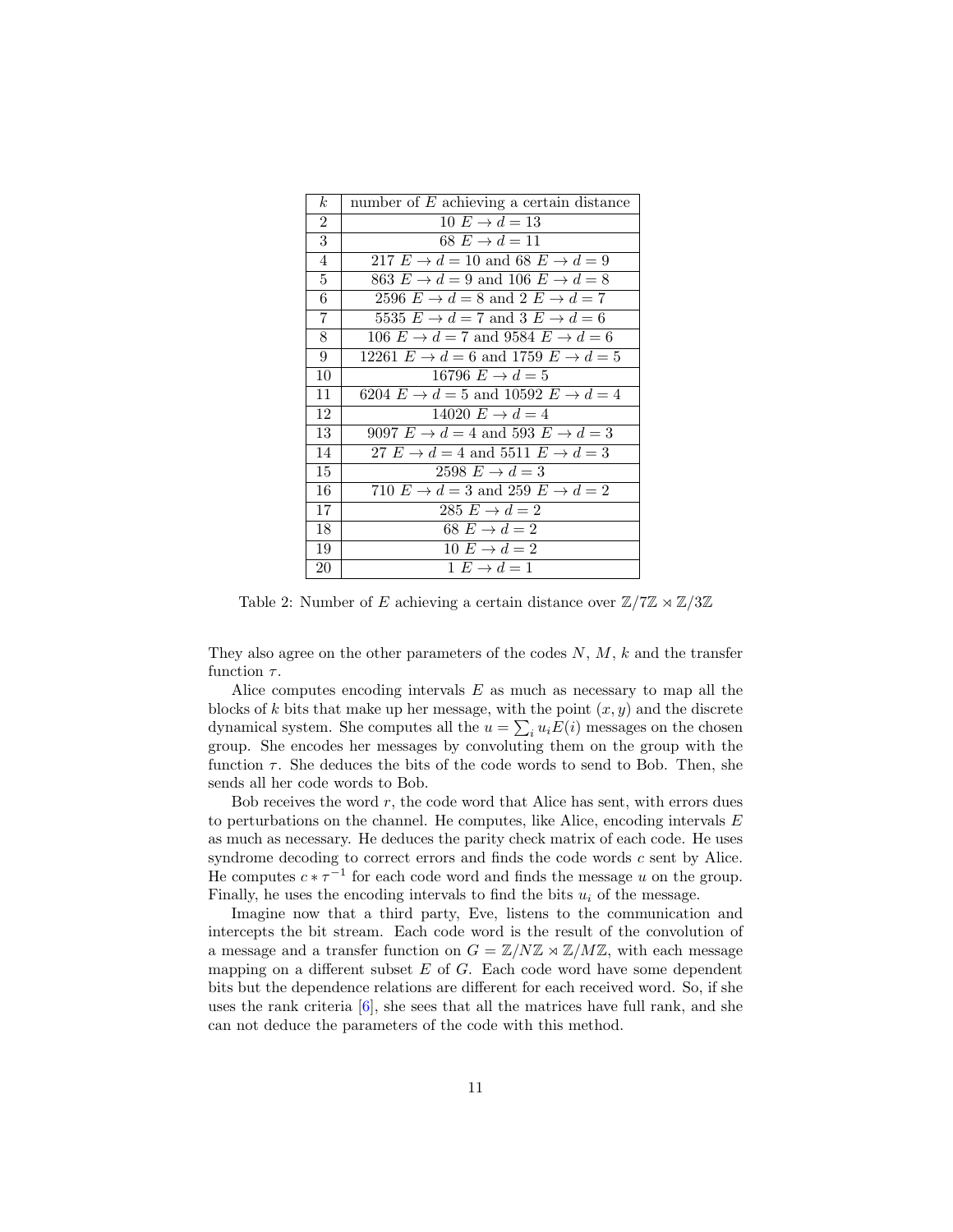<span id="page-11-0"></span>

| $\boldsymbol{k}$ | optimal average distance |
|------------------|--------------------------|
| $\overline{2}$   | 10,4                     |
| $\overline{3}$   | 8,9                      |
| $\overline{4}$   | 7,7895                   |
| 5                | 7,0268                   |
| 6                | $\overline{6,}0517$      |
| 7                | 5,3374                   |
| 8                | 4,8088                   |
| 9                | 4,3097                   |
| 10               | 3.9243                   |
| 11               | 3,6456                   |
| 12               | 3,1897                   |
| 13               | 2,8278                   |
| 14               | 2,5845                   |
| 15               | $\overline{2,}1840$      |
| $\overline{1}6$  | $\overline{2}$           |
| 17               | $\overline{2}$           |
| 18               | 1,9365                   |
| 19               | 1,44                     |
| 20               | 1                        |

Table 3: Average distance achieving by the average-optimal transfer function  $\tau$ for all the sets  $E$  of length  $k$ 

To decode, Eve needs to have the encoding intervals  $E$  to compute the parity check matrix like Bob. These encoding intervals are computed from the point  $(x, y)$  on the unit square. If Eve tries to guess this point and choose a point  $(x', y')$  close to the point  $(x, y)$ , then she obtains some completely different encoding intervals E, thanks to the chaotic nature of the dynamic system involved. Moreover, these chaotic property requires Alice and Bob to have their software in the same precision.

So Eve needs to know exactly the point  $(x, y)$  but it is secret. Without this point, she can neither correct errors nor get the messages  $u$  in binary form.

These properties shows that the point  $(x, y)$  is the secret key of a symmetric cryptosystem.

# 6 Conclusion

In this paper, we have proposed convolutional blocks over a group of the form  $\mathbb{Z}/N\mathbb{Z} \rtimes \mathbb{Z}/M\mathbb{Z}$  with odd N, M. We have used a time-varying encoding by computing some chaotic subset E from a dynamical system on a quotient of  $\mathbb{Z}^2$ . These subsets have been used to map the message  $u$  of length  $k$  into the group. We have found a criteria to check if a element of the group algebra can be used to a transfer function of the code. We have computed the minimum distance of